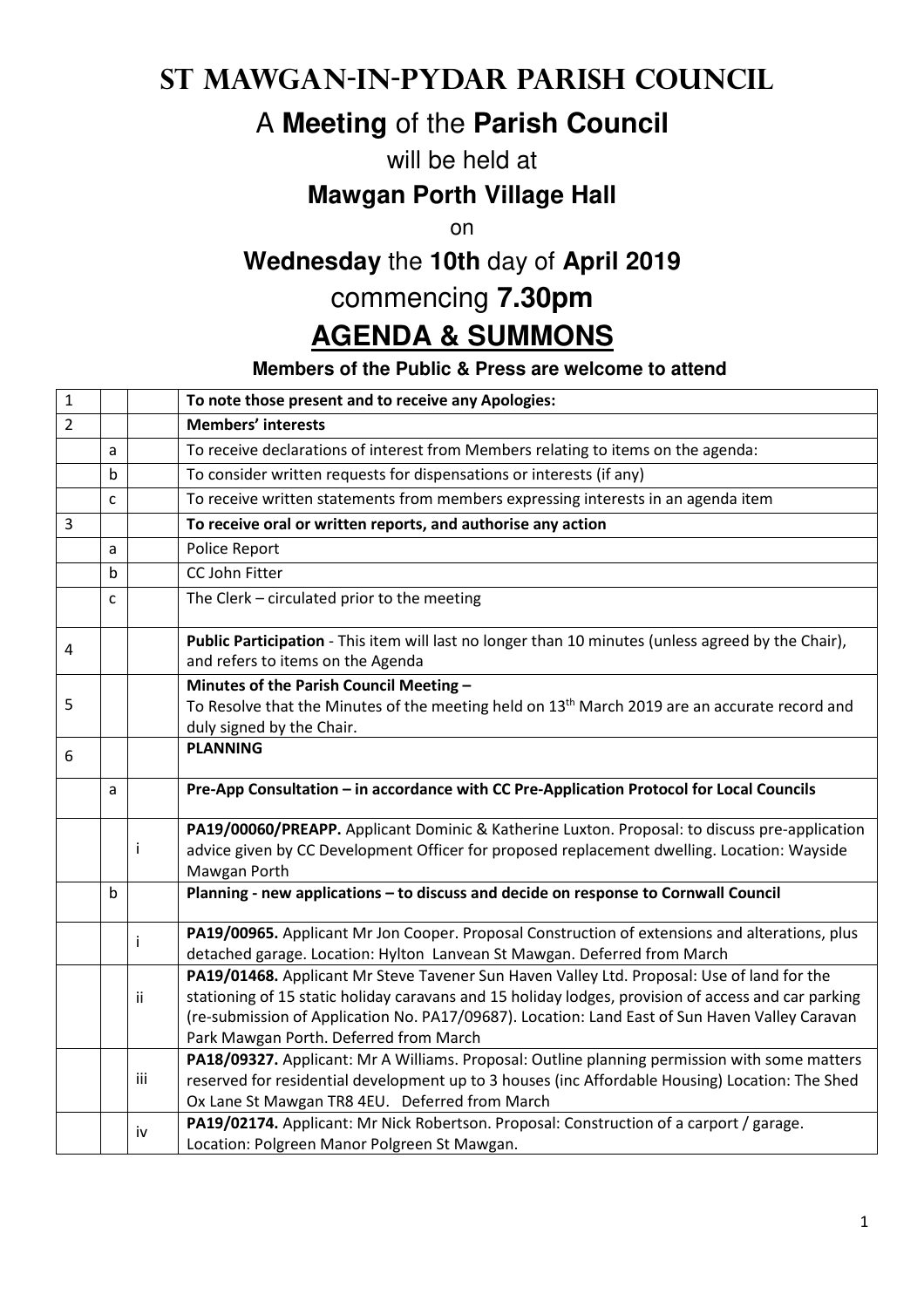|                |   |              | PA19/02509. Applicant: Ms Sarah Howie. Proposal: Application for Outline Planning Permission         |
|----------------|---|--------------|------------------------------------------------------------------------------------------------------|
|                |   | $\mathsf{V}$ | with all matters reserved for the Construction of four dwellings (including two affordable           |
|                |   |              | dwellings). Location: Land North East of The Lodge Trevenna Cross St Mawgan Newquay                  |
|                |   | vi           | PA19/01363. Applicant: Mr Jim Barlow Merlin Golf Club. Proposal: Proposed construction of ten        |
|                |   |              | holiday units. Location: Merlin Golf Club Access to Merlin Golf Club Mawgan Porth.                   |
|                |   |              | PA19/02162. Applicant: Mr & Mrs J and M Cockburn. Proposal: Demolition of existing dwelling          |
|                |   | vii          | and replacement with new dwelling. Location: Chyryn Access to Pirates Perch Trenance Mawgan          |
|                |   |              | Porth.                                                                                               |
|                |   | viii         | PA19/02038 Applicant: Mr And Mrs McCutcheon. Proposal: Redevelopment of site with                    |
|                |   |              | replacement dwelling. Location: Green Hedges Trenance Mawgan Porth                                   |
|                |   | ix           | PA19/01194. Applicant: Mr W Finnemore. Proposal: Erection of residential lodge. Location: Land       |
|                |   |              | to the North West of Church Close Trevarrian TR8 4AQ                                                 |
|                |   | X            | PA19/02838. Applicant Mr Elliot Walker. Proposal: Works to trees covered by a Tree Preservation      |
|                |   |              | Order, namely pollard tree T1 sweet chestnut. Location: St Josephs St Mawgan.                        |
|                | C |              | To consider planning applications received before meeting:                                           |
|                | d |              | To note Advices and Decisions by Cornwall Council:                                                   |
|                |   |              | PA19/00212 REFUSED Applicant: Mr Richard Rawlings. Proposal: Removal of condition 3                  |
|                |   | ı            | (agricultural occupancy) of C2/89/01541 - Erection of farmhouse and garage. Location: Sea            |
|                |   |              | Breezes Mawgan Porth TR8 4BG.                                                                        |
|                |   |              | Ministry of Housing Communities and Local Government reference:                                      |
|                |   | ii           | APP/D0840/W/19/3224149. Cornwall Council reference: PA18/04468 REFUSED: Appellant: Mr                |
|                |   |              | and Mrs Chris and Fiona Heritage. Proposal: Demolition of existing dwelling and construction of a    |
|                |   |              | replacement dwelling. Location: Beach View Trenance Mawgan Porth.                                    |
|                | e |              | <b>5-day Protocol for Local Councils</b>                                                             |
|                |   | Ť            | PA19/00624 - Beacon House East, Trevarrian, Newquay, TR8 4AQ -To note delegated response             |
|                |   | ii.          | PA18/11751 Change of land use from unused field to domestic curtilage. Construction of               |
|                |   |              | garage/store and tennis court. All to serve Polgreen Manor - To note delegated response.             |
|                | f |              | <b>Enforcement- new case and decisions</b>                                                           |
|                |   |              |                                                                                                      |
| $\overline{7}$ |   |              | <b>WORKING GROUPS</b> - to receive reports (if any), and agree any necessary action and expenditure: |
|                | a |              | Amenities-                                                                                           |
|                |   |              |                                                                                                      |
|                |   | T            | RoSPA Play Safety Report 2019 -                                                                      |
|                |   | jj.          | St Mawgan toilets -                                                                                  |
|                |   | iii.         |                                                                                                      |
|                |   |              | Burial Ground - Burial Ground Survey to include vcxSexton Hut                                        |
|                |   | iv           | St Mawgan Community Hall - matters arising                                                           |
|                |   | v            | St Mawgan Playing Field - to agree to an area being hired for weekly outside fitness class.          |
|                | b |              | Transport and Rights of Way -                                                                        |
|                |   |              | Waymark signage - suggested for footpath St Mawgan 409/20/1 to Mawgan Porth 409/31/1 & 2             |
|                |   |              | and 409/33/1.                                                                                        |
|                |   | ii.          | Valley Road - speed alert                                                                            |
|                | C |              | Beach and Environment-                                                                               |
|                |   |              |                                                                                                      |
|                | d |              | Neighbourhood Plan-                                                                                  |
|                |   |              |                                                                                                      |
|                |   |              |                                                                                                      |